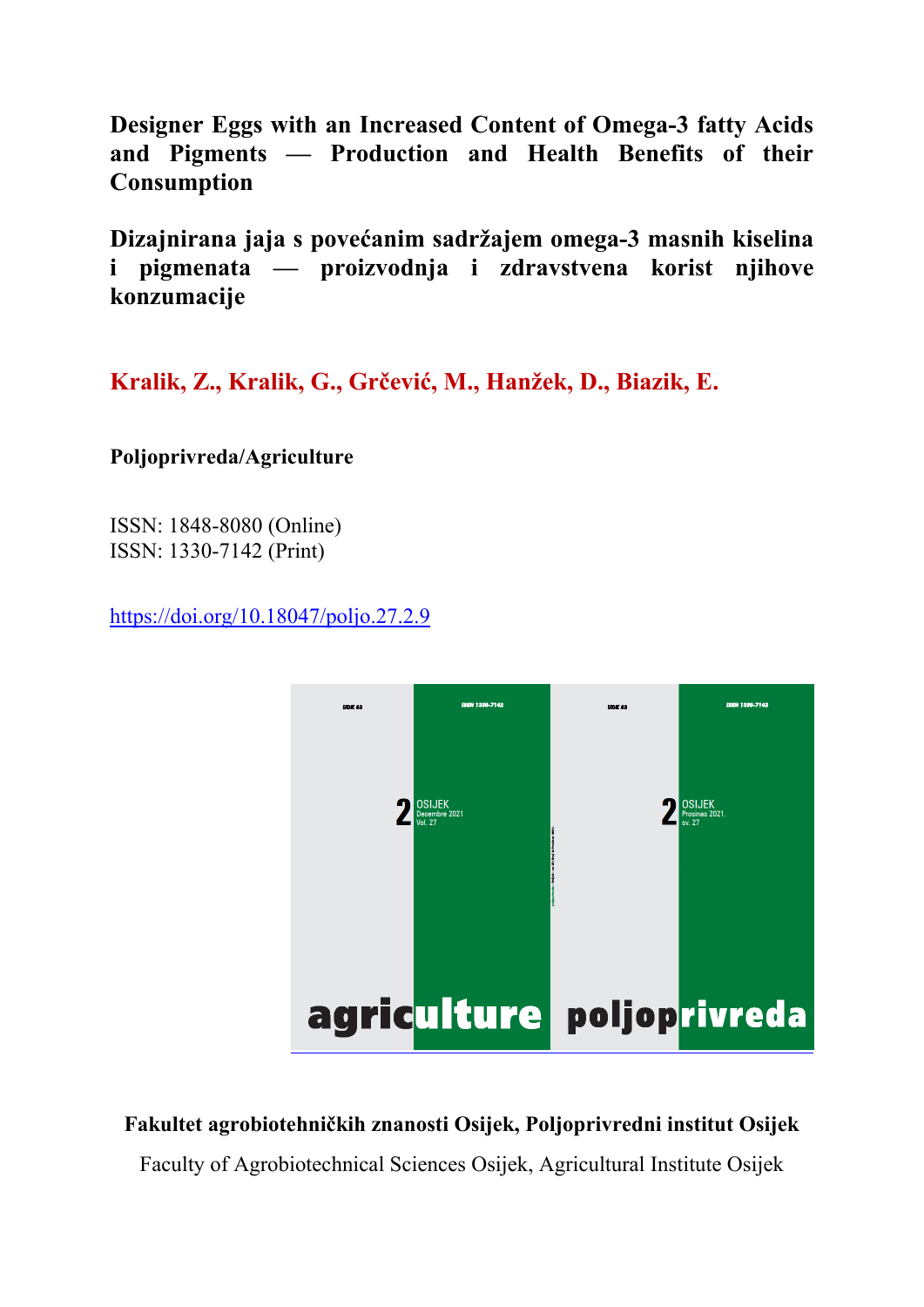# **DESIGNER EGGS WITH AN INCREASED CONTENT OF OMEGA-3 FATTY ACIDS AND PIGMENTS — PRODUCTION AND HEALTH BENEFITS OF THEIR CONSUMPTION**

*Kralik, Z.(1,2), Kralik, G.(2,3), Grčević, M.(1,2), Hanžek, D.(1,2), Biazik, E.(4)*

Scientific review *Pregledni znanstveni članak*

#### **SUMMARY**

*Designed-enriched products have been recently one of the most interesting areas of research and innovation in the animal production and food industry. These products are considered functional foods and contain ingredients that have beneficial physiological effects on human health. Designed or enriched eggs are an important type of functional food in poultry production. Demand for functional foods in the market has been increasing in recent years. Due to the increased interest of people in buying designed products, there is a production adjustment in the poultry industry. Composition change of laying hens feed affects nutritional composition change of eggs as well as their quality preservation. This process can an effect of the change in the concentration of cholesterol and its fractions, fatty acids, and pigments in eggs. It is evident from the relevant scientific literature that designer eggs consumption can have a positive effect on human health. Therefore, the aim of this paper is to describe different concepts of designer eggs production and emphasize the health benefits of their consumption in humans.*

*Keywords: designer eggs, functional foods, omega-3 fatty acids, pigments*

#### **INTRODUCTION**

Egg is an important source of quality proteins, fats, vitamins, and microelements for consumers. Li et al. (2013) pointed out that eggs' composition, for a while, caused controversial opinions among nutritionists and health agencies due to the content of saturated fats and cholesterol (3 g and 200-300 mg/100 g, respectively). Due to the above mentioned they recommended people to consume as little eggs as possible. Increased egg consumption due to cholesterol intake was thought to be the cause of cardiovascular disease in humans. However, various studies confirm that eggs cholesterol has a limited effect on blood cholesterol levels leading to cardiovascular diseases occurrence in humans (Djoussé, and Gaziano, 2008; Eilat-Adar et al., 2013;

Stupin et al., 2018). Flaxseed oil and seeds use, as well as fish oil, in laying hens feed increased the omega-3 fatty acids content in the yolks and at the same time reduced the cholesterol content (Basmacıoğlu et al., 2003; Mattioli et al., 2016). These authors assume that the cholesterol content change in yolks is in correlation with the omega-3 fatty acids (n-3 PUFA) concentration.

*<sup>(1)</sup> Assoc. Prof. Zlata Kralik (zlata.kralik@fazos.hr), Manuela Grčević, Ph.D., Danica Hanžek, Mag. Eng. Agr. – Josip Juraj Strossmayer University of Osijek, Faculty of Agrobiotechnical Sciences Osijek, Vladimira Preloga 1, 31000 Osijek, Croatia, (2) Josip Juraj Strossmayer University of Osijek, Scientific Center of Excellence for Personalized Health Care, Trg Svetog Trojstva 3, 31000 Osijek, Croatia, (3) Prof. Emer. Dr. Dr. h. c. Gordana Kralik – Nutricin j. d. o. o. Darda, Braće Radića 6, 31326 Darda, Croatia, (4) Ewa Biazik, Ph.D. – Department of Agroengineering and Quality Analysis, Faculty of Engineering and Economics, Wroclaw University of Economics and Business, Komandorska 180/120 Street, 53-345 Wroclaw, Poland*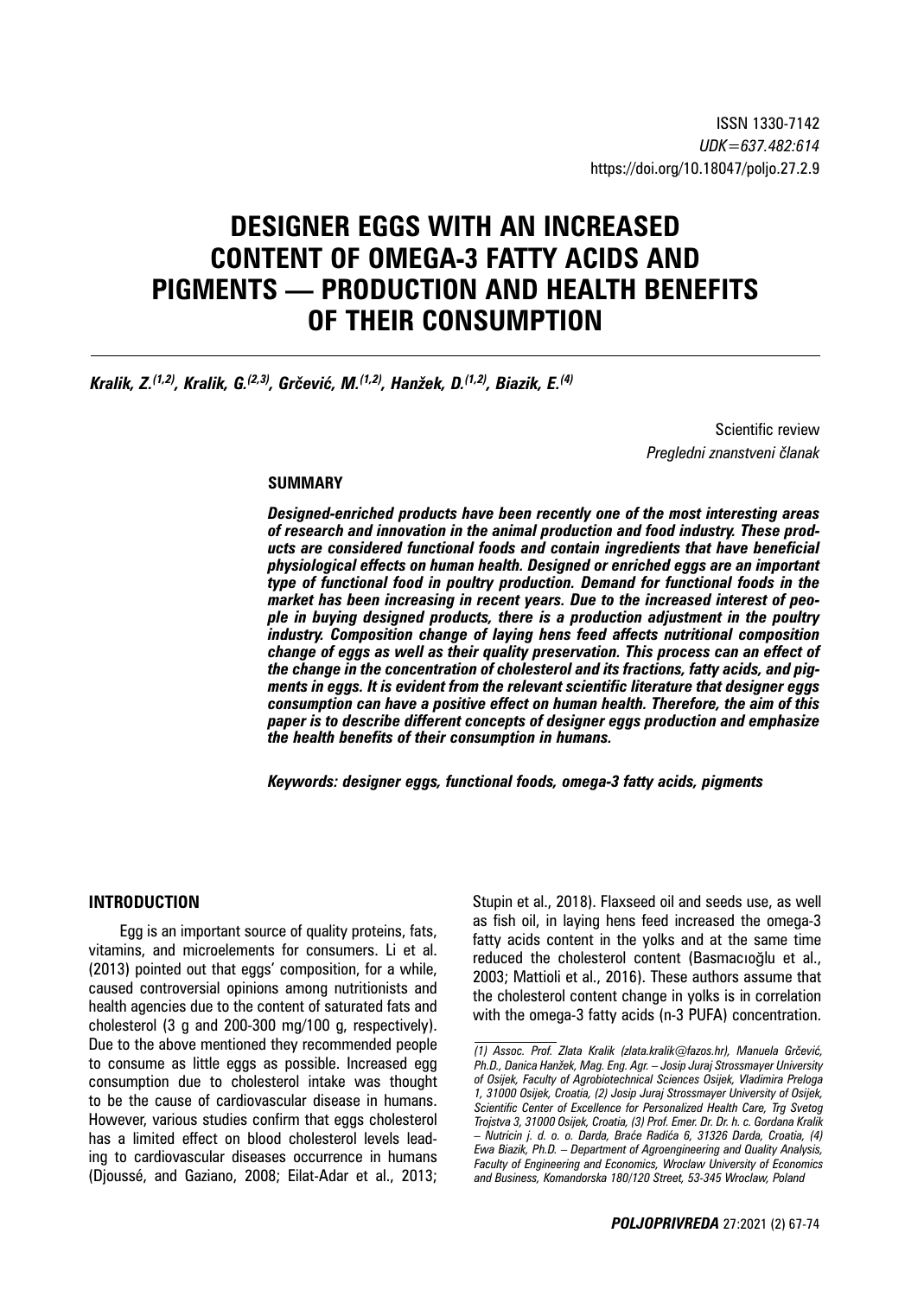By feeding the laying hens specially designed feed, it is possible, apart from fatty acids composition change in eggs, to change some pigments content. Laying hens feed supplemented with pigments increase their egg content and affects the yolk color change. Carotenoids, lutein, and zeaxanthin are most often added to feed (Grčević et al., 2019; Kralik et al., 2018; Kralik et al., 2020a).

The eggs production with increased lutein content is important since it has been proved that the consumption of these eggs has a prevention effect on the macular degeneration occurrence in humans (Alves-Rodrigues and Shao, 2004). Designer eggs are available on the world market under different names defined by the ingredient increased according to the geographical area, the population they are intended for or the chicken's keeping system. Omega-3, Columbus eggs, Omega DHA eggs, Suguna vitamin D eggs, Eggs Plus, Selenium Plus, Dr. Selenium, Vi omega-3, NutriPlus, Bounty Eggs, Mr Eggs and the like are known on the world market (Lyons et al., 2007; Kralik et al., 2016). In Europe, the role of nutrition in health care has become increasingly pronounced for more than 10 years (Biacs, 2007). Europeans are generally far more critical towards new products and technologies in food production compared to American consumers (Bech-Larsen and Grunert, 2003; Lusk et al., 2004; Lusk and Rozan, 2005). By the literature it can be concluded that the main reasons for buying new innovative functional products are health care, better product quality, brand recognition and practical packaging. However, the reasons for not buying such products are mainly insufficient product information, too high price and poor market availability. In general, the younger population, who have higher monthly incomes, are more likely to buy functional products unlike those with lower monthly incomes while older population is more likely to buy these products due to their positive health effect (Labrecque et al., 2006; Williams et al., 2008; Kralik et al., 2016). Innovative functional products, such as designer eggs, are the result of modern development trends in egg production, and are in high demand in the domestic market, but are also highly valued export goods (Lesnierowski and Stangierski 2018).

#### **EGGS WITH A MODIFIED FATTY ACID PROFILE**

Eggs are a good source of essential nutrients. Interest in the impact of fatty acids (FA) on human health (Candela et al., 2011) has been recently increasing. "Designer" eggs (Surai and Sparks, 2001) contain, apart from nutrients, ingredients having a beneficial effect on physiological processes and human health unlike those from the conventional composition (Bubel et al., 2011). Especially significant are n-3 polyunsaturated fatty acids (n-3 PUFA): long-chain - LC PUFA (Fraeye et al., 2012), α-linolenic (ALA), eicosapentaenoic (EPA) and docosahexaenoic (DHA). This is the reason why compositions of laying hens feed are modified in terms of type, amount and fats composition aiming to induce metabolic changes affecting the synthesis and deposition of desirable fatty acids (Sahoo and Jena, 2014). Yolk's fat content is mostly constant, but the fatty acid profile is variable being used in practice (Zaheer, 2015). Conventional eggs contain high concentrations of n-6 PUFA and are poor in n-3 PUFA. The content increase of ALA, EPA and DHA in the yolk changes the n-6 PUFA/n-3 PUFA ratio being very unfavorable in some cases. According to the USDA, this ratio is 19.4 (Simopoulos, 2000). Stibilj et al. (1999) cited 13.44, Kralik et al. (2020.b) 4.23 to 10.65, and Lešić et al. (2015) even 36.7, 43.3 and 62.3. Eggs can be supplemented with ALA, a precursor of long-chain fatty acids EPA and DHA, but synthesis is limited in the human body (Aydin and Dogan, 2010). Vegetable oils such as flaxseed, soybean and rapeseed are used for this purpose (Petrović et al., 2012; Muduli et al., 2018). The best sources of n-3 PUFAs are fish oil (Coorey et al., 2015), microalgae, or their combination (Baucells et al., 2000; Kralik et al., 2020b; Kralik Z. et al., 2020). These additives are used in certain concentrations in the laying hens feed aiming not to disturb the eggs organoleptic properties. Ways of enriching table eggs with ALA, EPA and DHA using vegetable oils, fish oil and marine microalgae oil are shown in Table 1.

The efficiency analysis of egg yolks enrichment with fatty acids, according to the presented authors, shows that ALA can be increased up to 11.6 times, EPA 36.0 times, DHA 4.04 times, and  $\Sigma$ n-3 PUFA up to 6.64 times compared to the control group and depending on the source and the concentration of fatty acids in the feed fed to the laying hens.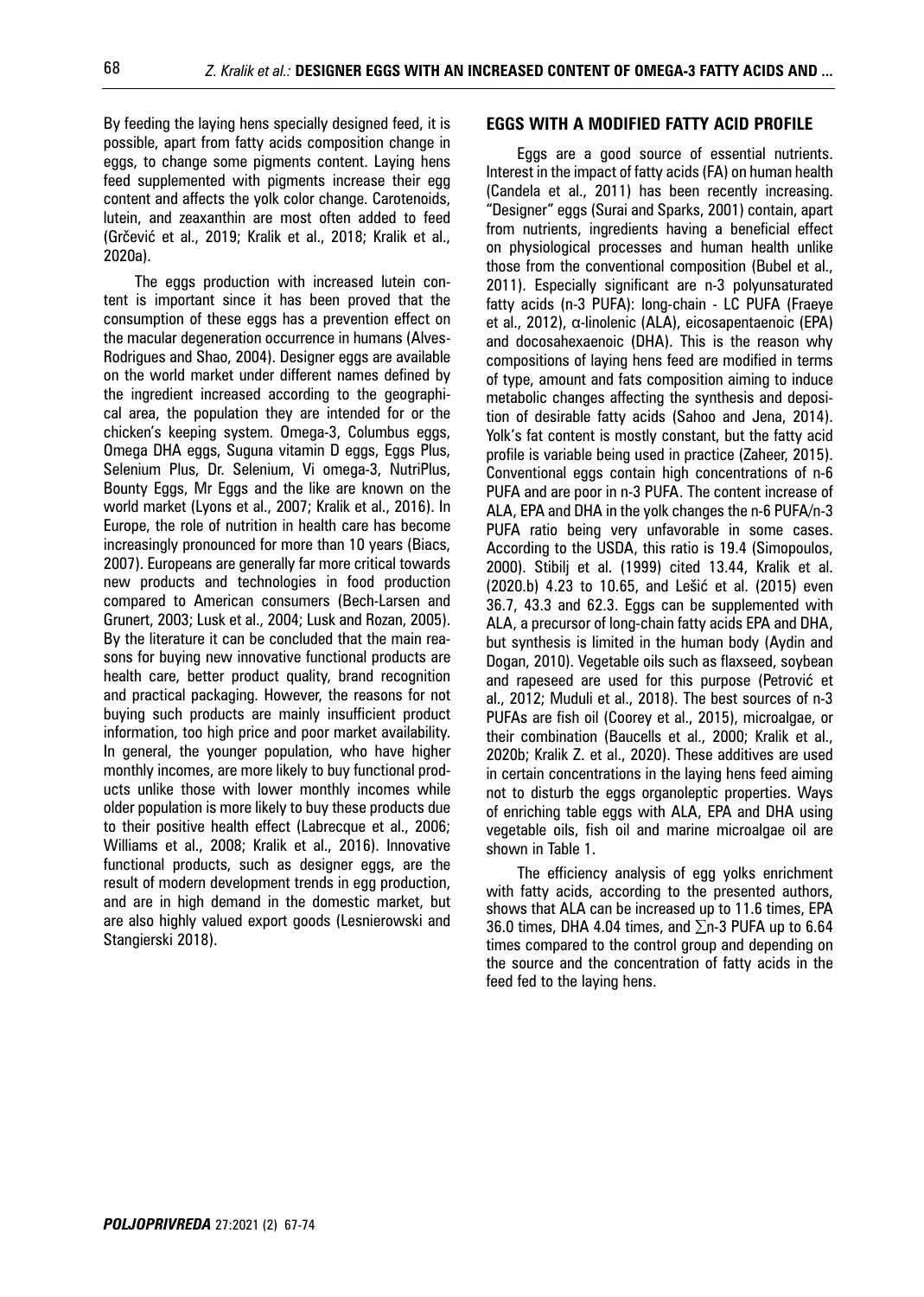#### **Table 1. Enrichment of table eggs with n-3 PUFA**

*Tablica 1. Obogaćivanje konzumnih jaja s n-3 PUFA* 

| Authors<br>Autori                     | Diet supplement / Dodatak u hrani                                                                                                                                                                                          | <b>ALA</b>                                                                         | EPA                                            | <b>DHA</b>                                         | n-3 PUFA                                           |
|---------------------------------------|----------------------------------------------------------------------------------------------------------------------------------------------------------------------------------------------------------------------------|------------------------------------------------------------------------------------|------------------------------------------------|----------------------------------------------------|----------------------------------------------------|
|                                       |                                                                                                                                                                                                                            | % of fatty acids in lipids of eqq yolks /<br>% masnih kiselina u lipidima žumanjka |                                                |                                                    |                                                    |
| Aguillon-Paez et<br>al. (2020)        | Kontrola / Control<br>Sunflower seed 13.5% / Suncokretovo sjeme 13,5%<br>Linseed 13.5% / Laneno sjeme 13,5%                                                                                                                | 0.59<br>0.27<br>4.19                                                               | $\blacksquare$<br>0.09                         | 0.89<br>0.63<br>2.26                               | 1.48<br>0.90<br>6.54                               |
| Petrović<br>et al. (2012)             | Control / Kontrola<br>Linseed oil 1% / Laneno ulje 1%<br>Linseed oil 2% / Laneno ulje 2%<br>Linseed oil 3% / Laneno ulje 3%<br>Linseed oil 4% / Laneno ulje 4%                                                             | 0.50<br>1.09<br>1.88<br>2.21<br>3.22                                               | $\overline{a}$<br>0.01<br>0.01<br>0.04<br>0.07 | 0.74<br>1.25<br>1.50<br>1.55<br>1.72               | 1.24<br>2.35<br>3.39<br>3.80<br>5.01               |
| Kralik et al. (2015)                  | Control / Kontrola<br>Oil mixture 5% / Mješavina ulja 5%                                                                                                                                                                   | 0.89<br>2.03                                                                       | 0.01<br>0.06                                   | 0.68<br>1.22                                       | 1.58<br>3.31                                       |
| Kralik et al.<br>(2020c)              | Control / Kontrola<br>Linseed oil $1.5% +$ fish oil 3.5%<br>Laneno ulje $1,5% +$ riblje ulje 3,5%<br>Linseed oil $3.5% +$ fish oil 1.5%<br>Laneno ulje $3,5% +$ riblje ulje 1,5%                                           | 3.25<br>5.18                                                                       | 1.26<br>0.27<br>0.22                           | 1.16<br>2.99<br>2.90                               | 2.42<br>6.51<br>8.30                               |
|                                       | Control / Kontrola<br>Rapeseed oil $1.5%$ + fish oil 3.5%<br>Repičino ulje 1,5% + riblje ulje 3,5%<br>Rapeseed oil $3.5% +$ fish oil 1.5%<br>Repičino ulje $3.5% +$ riblje ulje 1.5%                                       | 1.17<br>2.31<br>1.21                                                               | $\blacksquare$<br>0.22<br>0.10                 | 1.26<br>2.54<br>2.23                               | 2.43<br>5.07<br>3.54                               |
|                                       |                                                                                                                                                                                                                            | mg fatty acids per 100 g of egg /<br>mg masnih kiselina/100 g jajeta               |                                                |                                                    |                                                    |
| Kralik Z.<br>et al. (2020)            | Alga Schyzochytrium limacinum 0.5%<br>Alga Schyzochytrium limacinum 1.0%<br>Alga Schyzochytrium limacinum 1.5%<br>Fish oil 0.5% / Riblje ulje 0,5%<br>Fish oil 1.0% / Riblje ulje 1,0%<br>Fish oil 1.5% / Riblje ulje 1,5% | 170.6<br>199.1<br>191.0<br>190.6<br>198.8<br>207.5                                 | 8.9<br>4.4<br>7.4<br>6.3<br>6.5<br>9.3         | 141.6<br>142.7<br>163.1<br>148.9<br>194.0<br>152.2 | 321.1<br>346.2<br>361.6<br>346.2<br>399.3<br>369.0 |
| Kralik et al.<br>(2020 <sub>b</sub> ) | Control / Kontrola<br>Fish oil 0.5% + alga Schyzochytrium I. 0.5%<br>Riblje ulje 0,5% + alga Schyzochytrium I. 0,5%<br>Fish oil 0.75% + alga Schyzochytrium I. 0.75%<br>Riblje ulje 0,75% + alga Schyzochytrium I. 0,75%   | 71.7<br>177.3<br>161.0                                                             | 5.76<br>10.4<br>7.9                            | 89.9<br>152.2<br>166.5                             | 167.4<br>339.9<br>335.4                            |

#### **EGGS WITH INCREASED PIGMENT CONTENT IN YOLK**

The yolk color depends on the hens feeding, i.e., on the feed pigments content, primarily carotenoids. Carotenoids are divided into two large groups of molecules, xanthophylls (lutein, zeaxanthin, cryptoxanthin) containing oxygen in the molecule and carotenes (α-carotene, β-carotene, lycopene) being pure hydrocarbons. Xanthophylls are usually yellow in color, while the carotene color ranges from bright orange to red. If laying hens feed is supplemented with pigments whether natural or synthetic, yolk color intensity as well as yolk pigments content increase can be affected. The yolk color is one of the factors that describe eggs quality, being also very important to consumers. In most European countries consumers prefer darker color yolks

confirmed by various research (Tolimir et al., 2017). Due to their fat solubility, carotenoids are deposited in the egg yolk, which thus becomes an excellent source of carotenoids in the human diet. Lutein and zeaxanthin are of a particular importance since they are the only carotenoids present in the human eye (Landrum and Bone, 2001; Gao et al., 2011). Kralik et al. (2020a) in their paper on table eggs supplemented with lutein pointed out that addition of 3 g of marigold flower extract/kg of diet led to eggs lutein content increase from 0.72 mg/100 g to 7.14 mg/100 g of yolk. They also pointed out significantly better yolk coloration in the experimental group eggs compared to the control one (E=13.88 and C=12.24; P<0.001). Grčević et al. (2019) added lutein to laying hens diet in the form of marigold flower extract (20% lutein). The lutein content of the yolk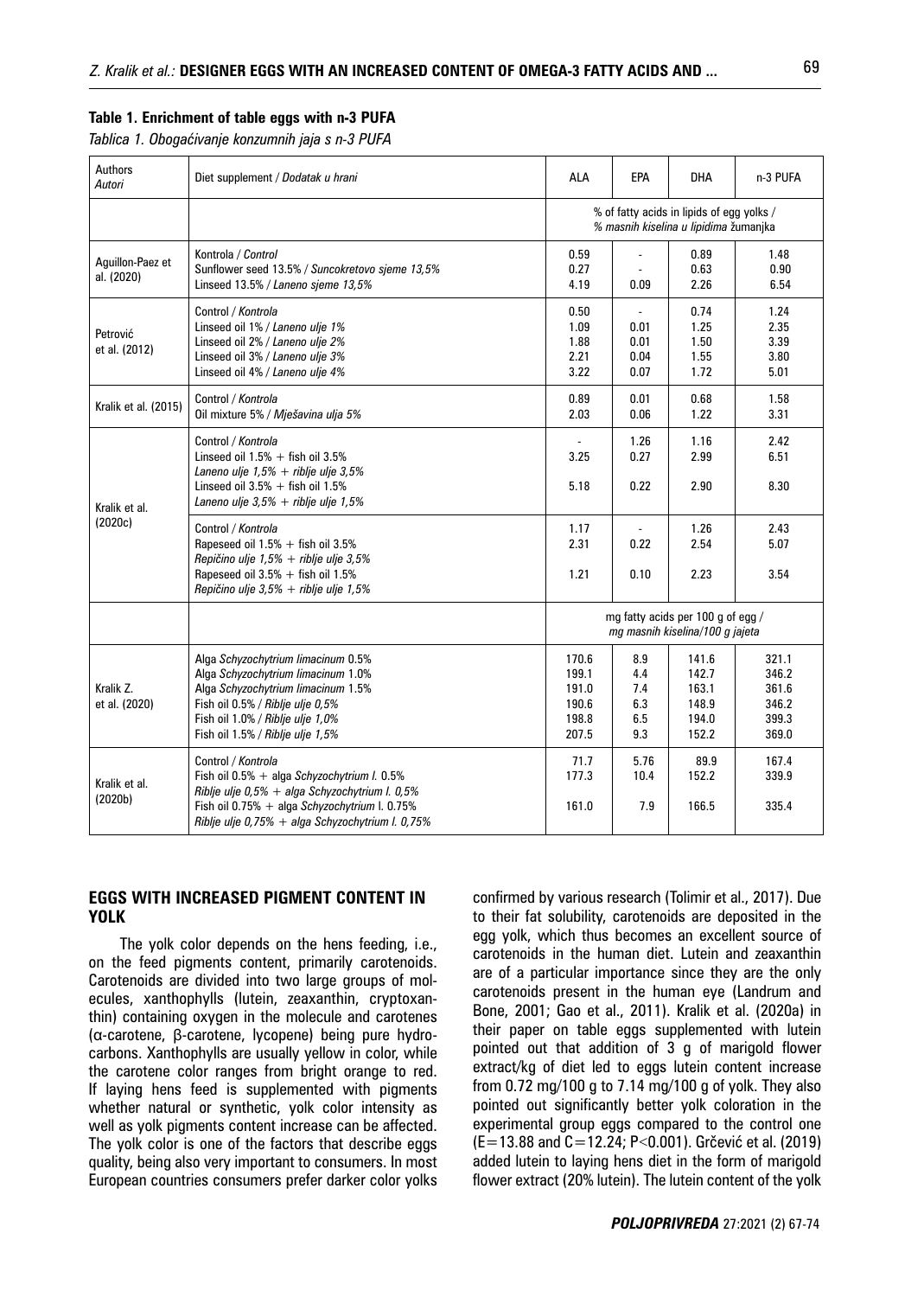increased significantly with the lutein addition of 200 mg per kg of diet (1 g/kg of extract), from 20.11  $\mu$ g/g (control group) to 107.41  $\mu$ g/g of yolk. While added 400 mg/kg lutein (2 g marigold flower extract), the lutein content in the yolk increased further to 118.86  $\mu$ g/g. After color analysis of the fresh egg yolks and those stored for 28 days in a refrigerator  $(4^{\circ}C)$ , the authors found out a significant increase in the yolk color value in experimental groups in relation to control group. The value of fresh egg yolk color increased from 12.90 in control group to 13.67 and 13.77 in groups with addition of 200 and 400 mg/kg lutein, respectively. Yolk color values for eggs stored in refrigerator were 13.10 in the control group, while in experimental groups values were 14.13 and 14.40, respectively. During egg storage, water loss and gas exchange between the environment and the egg occurs. These changes lead to the dilution of the egg albumen while the yolk is concentrated, and thus the pigments in it. We hypothesize that the higher yolk color values in stored eggs in the study of Grčević et al. (2019) are due to the changes mentioned above. The results of Giampietro-Ganeco et al. (2012) agree with our assumption. In the study of Englmaierová and Skřivan (2013), while adding 100 mg/kg of lutein into the laying hens feed, the lutein content in egg yolks increased from 16.09 to 31.68 mg/kg of egg yolk dry matter (P<0.001) whereas the yolk color increased from 7.7 in the control group to 8.4 in the experimental group. When laying hens feed was supplemented with 250 mg/kg of lutein the yolk lutein content was 133.90 mg/kg of yolk dry matter (P<0.001) compared to 12.80 mg/kg in the lutein-free group (Englmaierová et al., 2013). Based upon the study of these authors, the color of the yolk was significantly higher  $(P<0.001)$  in the experimental (13.1) compared to the control (6.4) group. Skřivan et al. (2016) also added marigold flower extract containing 21.26 mg/kg lutein into the laying hens feed at concentrations of 150, 350, 550, 750, and 950 mg/kg of diet. The highest yolk lutein content was recorded in the group with the highest addition of marigold extract into laying hens feed being 36.33 mg/kg of egg yolk dry matter whereas in the control group the yolk lutein content was 12.34 mg/kg of dry matter. The yolk value color significantly (P<0.001) increased even while adding 150 mg/kg of marigold extract (from 5.67 to 7.31) while the highest color value of (10.55) was recorded in the group with the addition of 950 mg/kg of marigold extract. The yolk color values in the above studies were measured using a DSM® Yolk Color Fan (YCF) having a scale of 1-15. Skřivanova et al. (2017) found out that carotenoids (lutein and zeaxanthin) are better retained in egg yolks when marigold extract is added into the laying hens feed than when *Chlorella* algae or pure lutein was used as supplements. All the above-mentioned studies confirm the possibility of carotenoid content increase in egg yolks by adding different carotenoids sources into the laying hens feed, whereby the eggs produced in this way become an excellent source of carotenoids, primarily lutein and zeaxanthin in human diet.

#### **HEALTH BENEFITS OF DESIGNER EGGS CONSUMPTION**

Eggs are an excellent source of protein, fat, vitamins, and minerals. They are considered a global functional product representing a "complete" food required for the growth and metabolic processes regulation (Singh et al., 2012; Zaheer, 2015). Egg protein quality is high being the standard for evaluating other foods (Sparks, 2006). Eggs contain fat-soluble vitamins: A, D, E and K, as well as water-soluble ones: thiamine (B1), riboflavin (B2), pantothenic acid (B5), pyridoxine (B6), biotin (B7), folic acid (B9), cobalamin (B12) and choline. They also contain minerals: calcium, iron, magnesium, phosphorus, selenium, sodium, and zinc (Zaheer, 2015). Shakoor et al. (2020) found out that n-3 PUFA eggs consumption has a positive effect on decreasing cholesterol, triglycerides, LDL cholesterol, blood pressure, and promotes HDL cholesterol concentration increase. Thus, eggs supplemented with n-3 PUFA may be useful in maintaining normal heart function. Technological procedures of egg yolks cholesterol concentration reduction are also significant (Khan et al., 2017; Sireesha and Prasanna, 2019). Hu et al. (1999) found out that cholesterol rich eggs could increase total food intake by 32%. Weggemans et al. (2001) found out that 100 mg of egg cholesterol raised total plasma cholesterol by 0.057 mmol/L in clinical trials. Kuang et al. (2018) stated that cholesterol homeostasis is affected by food intake, endogenous biosynthesis, utilization, and excretion. Stupin et al. (2018) investigated the effect of n-3 PUFAenriched egg consumption on endothelium-dependent and endothelium-independent vasodilation in the microcirculation and endothelial activation and inflammation in young, healthy persons. They concluded that the n-3 PUFA consumption improved microvascular endothelium-dependent vasodilation in healthy persons due to their anti-inflammatory potential. Polyunsaturated fatty acids ALA (n-3) and linoleic acid-LA (n-6) are essential for human health (Zaheer, 2015). LA is metabolized to arachidonic acid whereas ALA to EPA and DHA. These essential long-chain fatty acids are components of phospholipids contributing to the cell membranes flexibility and plasma cholesterol reduction. EPA and DHA also reduce cardiovascular and central nervous system diseases, mental illness, inflammation, and immune infections risk (Fraeye et al., 2012). Nutritionists recommend n-3 PUFA consumption increase. According to the EANS (European Academy of Nutritional Sciences), the EPA  $+$  DHA daily consumption should be 0.2 g (Ruxton et al., 2004). However, the FAO-WHO, the socalled AMDR (Acceptable Macronutrient Distribution Range), recommends daily consumption of  $ALA + EPA$ + DHA 0.25-2.0 g (Bubel et al., 2011), and Elmadfa and Kornsteiner (2009) stated an upper limit of 3.0 g/day for EPA and DHA since higher concentrations reduce cytokine production and increase lipid peroxidation. Some countries, such as France, recommend 500 mg/ day, or Norway, 1-2 g daily consumption of EPA  $+$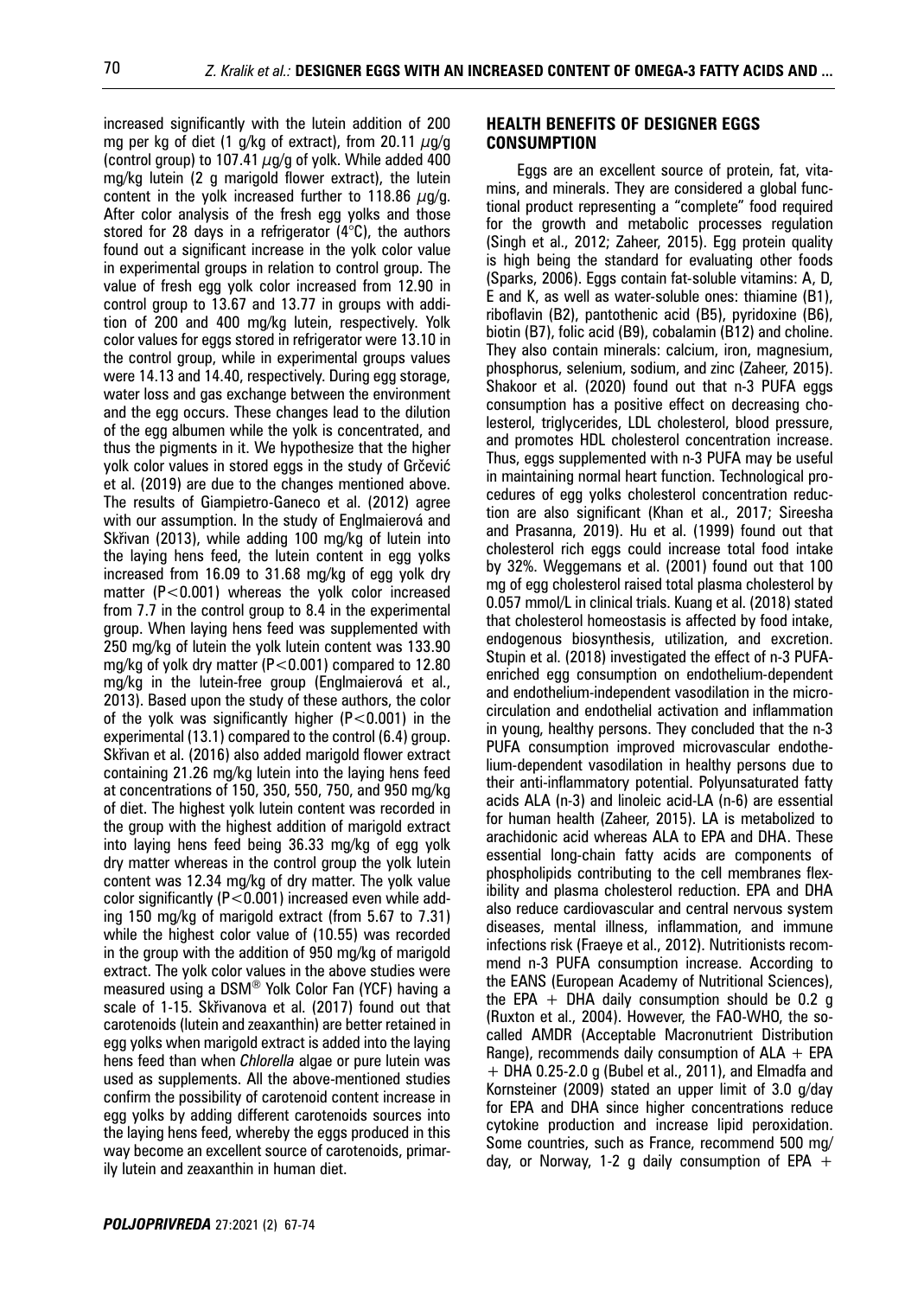DHA. The International Society for the Study of Fatty Acids and Lipids (ISSFAL) also recommends 500 mg/ day whereas NATO considers adult needs for EPA  $+$ DHA to be 800 mg/day (Candela et al., 2011). Egg yolk contains various carotenoids affecting the yolk color and having a protective effect on the occurrence of cataracts and macular degeneration associated with aging (Ribaya-Mercado and Blumberg, 2004). They also increased antioxidant capacity and reduced peroxidative lipid damage (Cucco et al., 2007). Eggs enriched with carotenoids, primarily lutein and zeaxanthin, are an excellent source of these ingredients in the human diet. It has been proved that the bioavailability of yolk lutein is higher compared to plant sources whereby cholesterol content and fatty acid composition in yolks affected better utilization and increased lutein content in human serum (Chung et al., 2004). Lutein plays the roles of both an antioxidant and a filter of harmful blue light in the eyes. In this way it prevents damage of photoreceptors in the eye being important for maintaining good central vision and visual acuity (Nilsson et al., 2003). Due to the blue light filtering properties, the role of lutein in maintaining skin health is also being investigated. Palombo et al. (2007) showed that the lutein (5 mg) intake for 12 weeks has reduced skin lipid peroxidation and increased hydration, lipid content and skin elasticity. The study by Johnson et al. (2013) shows that lutein with 34% is the most represented carotenoid in the adult brain, whereas Vishwanathan et al. (2014) found out that this share is even higher in the brain of children amounting 59%. Thus, lutein effect on the nervous system development in children as well as on the preservation of cognitive functions in the elderly is being investigated. Perrone et al. (2010) found out that lutein in neonatal serum significantly increased antioxidant activity. Results of the Johnson et al. (2008) study showed a significant speech fluency improvement in women aged 60-80 years, who consumed lutein supplements (12 mg per day), docosahexaenoic acid (DHA, 800 mg per day), or their combinations for 4 months. It was also determined that memory and learning speed as well as the more effective learning trend significantly improved in subjects (women) in the group with lutein and DHA combination.

#### **CONCLUSION**

Designer eggs concept aims to enrich eggs with one or more nutrients, increase egg consumption per capita and provide a new product on the functional food market. The term "functional food", first recorded in Japan in the 80's, was used for food products that have been modified with one or more nutrients in order to prevent human health. Today, on the world market, there are eggs enriched with various nutrients whose consumption has a preventive effect on human health. Eggs enriched with omega-3 fatty acids are available on the market in the Republic of Croatia, and their consumption has been proved to have a positive effect on cardiovascular function in humans. From a technological

point of view, enrichment of eggs with nutrients usually involves higher production costs and their price is somewhat higher compared to conventionally produced ones. Thus, the health benefits of consuming designer eggs should be pointed out using appropriate packaging labels.

#### **ACKNOWLEDGEMENTS**

This study is supported by the European Structural and Investment Fund's grant for the Croatian National Scientific Center of Excellence for Personalized Health Care (grant  $#KK.01.1.1.01.0010$ ) and by the Ministry of Science and Education of the Republic of Croatia.

#### **REFERENCES**

- 1. Aguillon-Paez, Y. J., Romero, L. A., & Diaz, G. J. (2020). Effect of full-fat sunflower or flaxseed seeds dietary inclusion on performance, egg yolk fatty acid profile and egg quality in laying hens. *Animal Nutrition, 6*(2), 179- 184. https://doi.org/10.1016/j.aninu.2019.12.005
- 2. Alves-Rodrigues, A., Shao, A. (2004): The science behind lutein. *Toxicology Letters, 150*(1), 57-83.
- 3. Aydin, R., & Dogan, I. (2010). Fatty acid profile and cholesterol content of egg yolk from chickens fed feed supplemented with purslane (*Portulaca oleracea* L.). *Journal of the Science of Food and Agriculture, 90*(10), 1759-1763. https://doi.org/10.1002/jsfa.4018
- 4. Basmacıoğlu, H., Çabuk, M., Ünal, K., Özkan, K., Akkan, S., & Yalçın, H. (2003). Effects of dietary fish oil and flax seed on cholesterol and fatty acid composition of egg yolk and blood parameters of laying hens. *South African Journal of Animal Science, 33*(4), 266-273.
- 5. Baucells, M. D., Crespo, N., Barroeta, A. C., Lopez-Ferrer, S., & Grashorn, A. M. (2000). Incorporation of different polyunsaturated fatty acids into eggs. *Poultry Science, 79*(1), 51-59. https://doi.org/10.1093/ps/79.1.51
- 6. Bech-Larsen, T., & Grunert, K. G. (2003). The perceived healthiness of functional foods A conjoint study of Danish, Finnish and American consumers' perception of functional foods. *Appetite, 40*(1): 9-14. https://doi.org.10.1016/S0195-6663(02)00171-X
- 7. Biacs, P. A. (2007). Regulations and claims of functional foods. In Proceedings of the fourth international FFNet meeting on functional foods.
- 8. Bubel, F., Dobrzański, Z., Bykowski, P., Patkowska-Sokoła, B., & Trziszka, T. (2011). Enrichment of hen eggs with omega-3 polyunsaturated fatty acids - physiological and nutritional aspects*. Acta Scientiarum Polonorum-Medicina Veterinaria, 10*(3), 5-18.
- 9. Candela, C. G., López, L. B., & Kohen, V. L. (2011). Importance of a balanced omega 6/omega 3 ratio for the maintenance of health. Nutritional recommendations. *Nutricion hospitalaria, 26*(2), 323-329. https://doi.org/10.1590/S0212-16112011000200013
- 10. Chung, H. Y., Rasmussen, H. M., & Johnson, E. J. (2004). Lutein bioavailability is higher from lutein-enriched eggs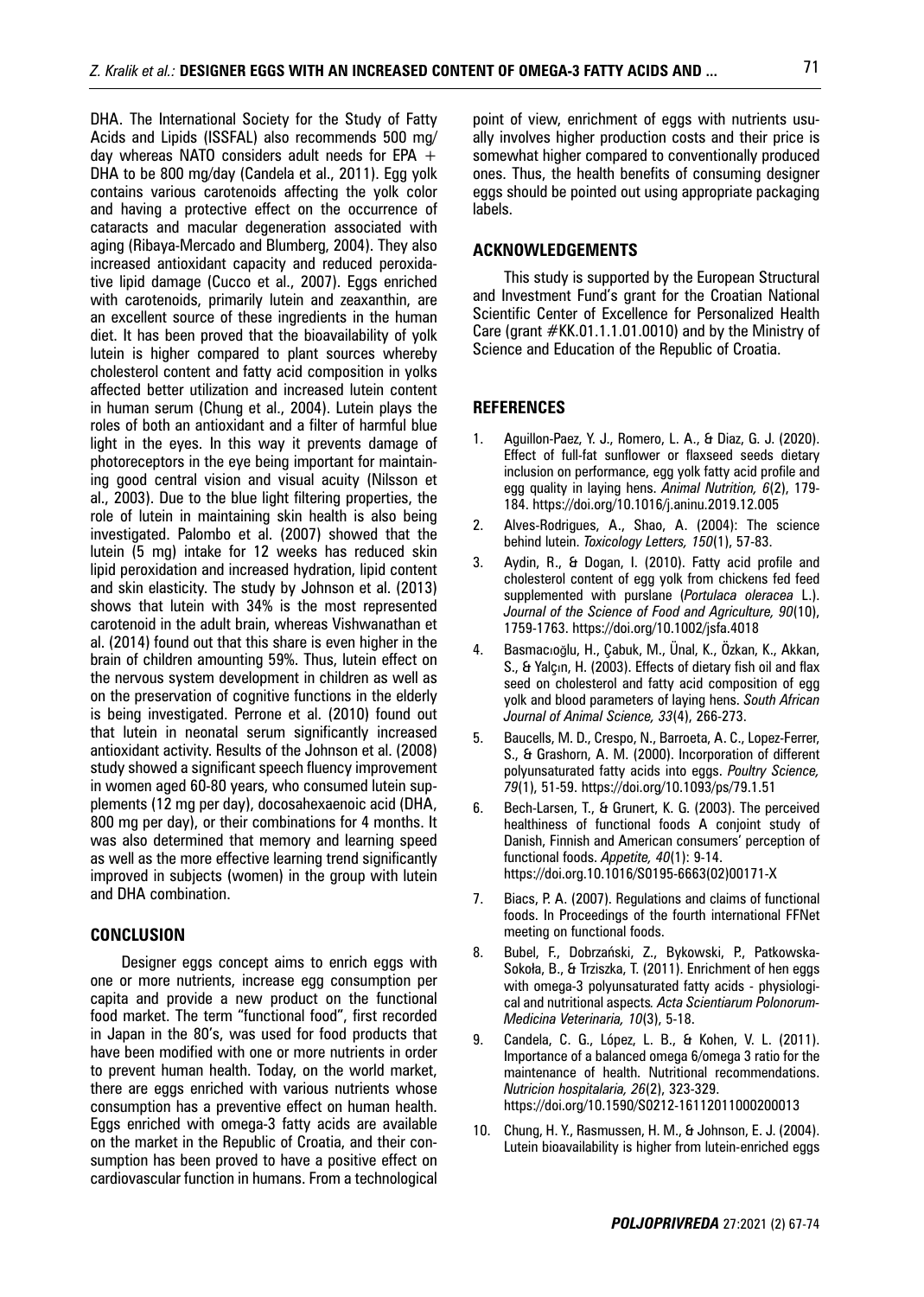than from supplements and spinach in men. *The Journal of Nutrition*, *134*(8), 1887-1893. http://doi.org/10.1093/jn/134.8.1887

- 11. Coorey, R., Novinda, A., Williams, H., & Jayasena, V. (2015). Omega-3 fatty acid profile of eggs from laying hens fed feed supplemented with chia, fish oil, and flaxseed. *Journal of Food Science, 80*(1), 180-187. https://doi.org/10.1111/1750-3841.12735
- 12. Cucco, M., Guasco, B., Malacarne, G., Ottonelli, R. (2007). Effects of β-carotene on adult immune condition and antibacterial activity in the eggs of the Grey Partridge, *Perdix perdix*. *Comparative Biochemistry and Physiology, Part A: Molecular & Integrative Physiology. 147*(4): 1038-1046. https://doi.org/10.1016/j.cbpa.2007.03.014
- 13. Djoussé, L., & Gaziano, J. M. (2008). Egg consumption in relation to cardiovascular disease and mortality: the Physicians' Health Study. *The American Journal of Clinical Nutrition*, *87*(4), 964-969. https://doi.org/10.1093/ajcn/87.4.964
- 14. Eilat-Adar, S., Sinai, T., Yosefy, C. & Henkin, Y. (2013). Nutritional recommendations for cardiovascular disease prevention. *Nutrients, 5*(9), 3646-3683. http://doi.org/10.3390/nu5093646
- 15. Elmadfa, I., & Kornsteiner, M. (2009). Fats and fatty acid requirements for adults. *Annals of Nutrition & Metabolism, 55*(1/3), 56-75. https://doi.org10.1159/000228996
- 16. Englmaierová, M., & Skřivan, M. (2013). Effect of synthetic carotenoids, lutein, and mustard on the performance and egg quality. *Scientia agriculturae bohemica*, *44*(3), 138-143. https://doi.org/10.7160/sab.2013.440303
- 17. Englmaierová, M., Skřivan, M., & Bubancova, I. (2013). A comparison of lutein and spray-dried Chlorella, and synthetic carotenoids effects on yolk colour, oxidative stability, and reproductive performance of laying hens. *Czech Journal of Animal Science, 58*(9), 412–419. https://doi.org/10.17221/6941-CJAS
- 18. Fraeye, I., Bruneel, C., Lemahieu, C., Butse, J., Muylaert, K., & Foubert, I. (2012). Dietary enrichment of eggs with omega-3 fatty acids: a review. *Food Research International, 48*(2), 961-969. http:// doi.org/10.1016/j.foodres.2012.03.014
- 19. Gao, S., Qin, T., Liu, Z., Caceres, M. A., Ronchi, C. F., Chen, C. Y., Yeum, K. J., Taylor, A., Blumberg, J. B., Liu, Y., & Shang, F. (2011). Lutein and zeaxanthin supplementation reduces H2O2-induced oxidative damage in human lens epithelial cells. *Molecular Vision*, *17*, 3180- 3190.
- 20. Giampietro-Ganeco, A., Scatolini-Silva, A. M., Borba, H., Boiago, M. M., Lima, T. M. A., & Souza, P.A. (2012). Comparative study of quality characteristics of egg stored in domestic refrigerators. *Ars Veterinaria, 28*(2), 100-104.

http://dx.doi.org/10.15361/2175-0106.2012v28n2p100-104

- 21. Grčević, M., Kralik, Z., Kralik, G., & Galović, O. (2019). Effects of dietary marigold extract on lutein content, yolk color and fatty acid profile of omega-3 eggs. *Journal of the Science of Food and Agriculture*, *99*(5), 2292-2299. https://doi.org/10.1002/jsfa.9425
- 22. Hu, F. B., Stampfer, M. J., Rimm, E. B., Manson, J. E., Ascherio, A., Colditz, G. A., & Hennekens, C. H. (1999). A

prospective study of egg consumption and risk of cardiovascular disease in men and women. *JAMA, 281*(15), 1387-1394. https://doi.org/10.1001/jama.281.15.1387

- 23. Johnson, E. J., McDonald, K., Caldarella, S. M., Chung, H. Y., Troen, A. M., & Snodderly, D. M. (2008). Cognitive findings of an exploratory trial of docosahexaenoic acid and lutein supplementation in older women. *Nutritional Neuroscience, 11*(2), 75-83. https://doi.org/10.1179/147683008X301450
- 24. Johnson, E. J., Vishwanathan, R., Johnson, M. A., Hausman, D. B., Davey, A., Scott, T. M., ... & Poon, L. W. (2013). Relationship between serum and brain carotenoids-tocopherol, and retinol concentrations and cognitive performance in the oldest old from the Georgia Centenarian Study. *Journal of Aging Research*, Article ID 951786, 13 pages. http://doi.org /10.1155 /2013/951786
- 25. Khan, S. A., Khan, A., Khan, S. A., Beg, M. A., Ali, A., & Damanhouri, G. (2017). Comparative study of fatty-acid composition of table eggs from the Jeddah food market and effect of value addition in omega-3 bio-fortified eggs. *Saudi Journal of Biological Sciences, 24*(4), 929- 935. https://doi.org/10.1016/j.sjbs.2015.11.001
- 26. Kralik, I, Kralik, Z., & Grčević, M. (2016). O čemu ovisi kupovina funkcionalnih prehrambenih proizvoda? *Krmiva, 57*(1), 29-36.
- 27. Kralik, G., Kralik, Z., Grčević, M., Kralik, I., & Hanžek, D. (2015). The effect of feeding laying hen conventional and omega-3 enriched diet on fatty acid profiles in egg yolk lipids. *Journal of Agricultural Science and Technology B, 5*, 506-511.

https://doi.org/10.17265/2161-6264/2015.07.009

- 28. Kralik, Z., Kralik, G., Grčević, M., Kralik, I., & Gantner, V. (2018). Physical-Chemical characteristics of designer and conventional eggs. Brazilian Journal of Poultry Science, 20(1), 119-126. https://doi.org/10.1590/1806-9061-2017-0631
- 29. Kralik, Z., Kralik, G., Grčević, M., Hanžek, D., & Margeta, P. (2020). Microalgae *Schizochytrium limacinum* as an alternative to fish oil in enriching table eggs with n-3 polyunsaturated fatty acids. *Journal of the Science of Food and Agriculture, 100*(2), 587-594. https://doi.org/10.1002/jsfa.10052
- 30. Kralik, G., Kralik, Z., Grčević, M., Hanžek, D., Margeta, P., & Galović, O. (2020a). Enrichment of table eggs with lutein. *Poljoprivreda, 26*(1): 56-63. http://dx.doi.org/10.18047/poljo.26.1.8
- 31. Kralik, G., Grčević, M., Hanžek, D., Margeta, P., Galović, O., & Kralik, Z. (2020b). Feeding to produce n-3 fatty acid-enriched table eggs. *The Journal of Poultry Science, 57*(2), 138-147. https://doi.org/10.2141/jpsa.0190076
- 32. Kralik, G., Kralik, Z., & Hanžek, D. (2020c). The effect of vegetable oils and the fish oil on the fatty acid profile in egg yolks. *Poljoprivreda, 26*(2), 79-87. https://doi.org/10.18047/poljo.26.2.10
- 33. Kuang, H., Yang, F., Zhang, Y., Wang, T., & Chen, G. (2018). The impact of egg nutrient composition and its consumption on cholesterol homeostasis. Cholesterol, Article ID 6303810, 22 pages. https://doi.org/10.1155/2018/6303810
- 34. Labrecque, J., Doyon, M., Bellavance, F., & Kolodinsky, J. (2006). Acceptance of functional foods: A comparison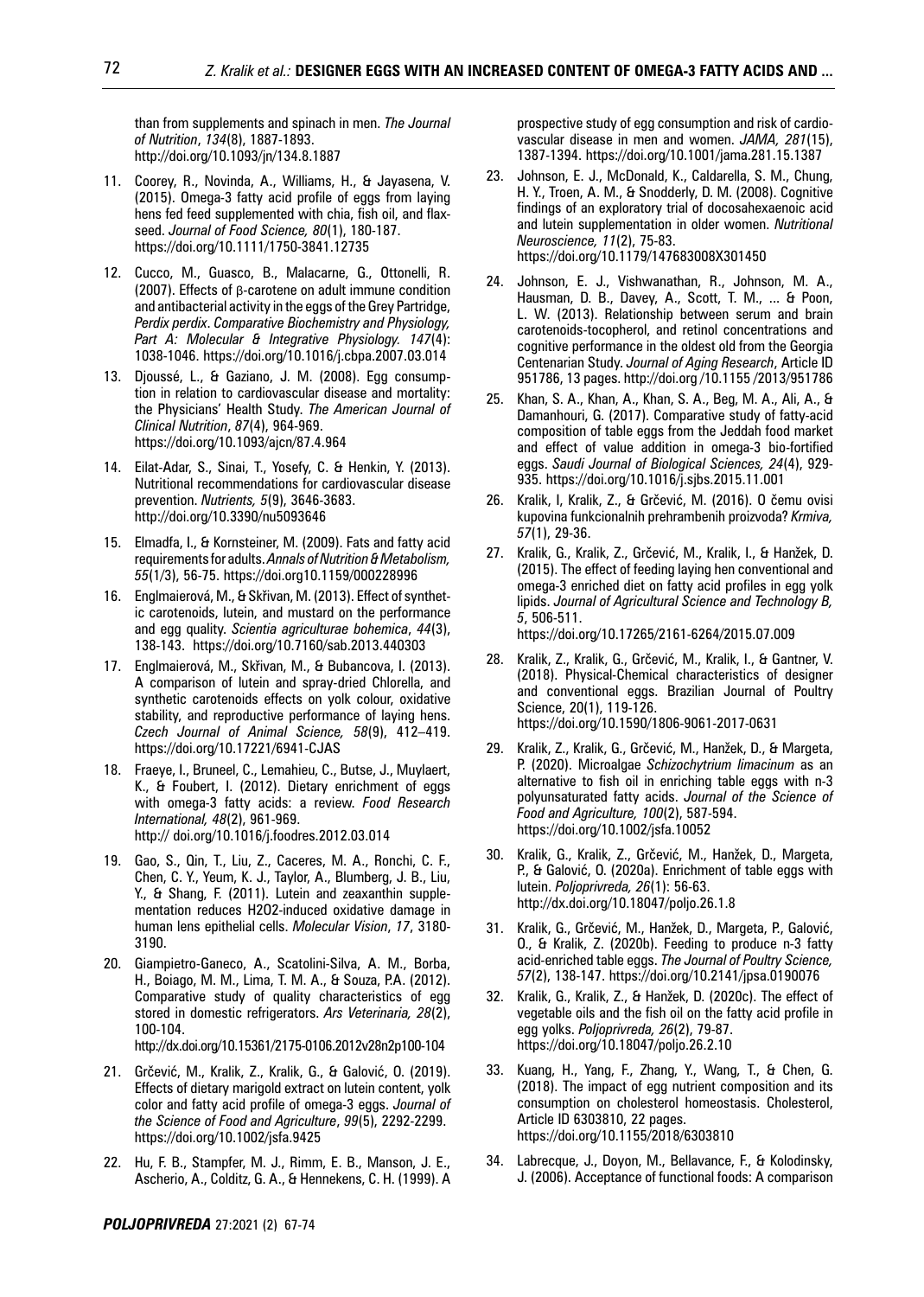of French, American, and French Canadian consumers. *Canadian Journal of Agricultural Economics/Revue canadienne d'agroeconomie*, *54*(4), 647-661.

- 35. Landrum, J., & Bone, R. (2001): Lutein, zeaxanthin, and the macular pigment. *Archives of Biochemistry and Biophysics, 385*(1), 28-40. https://doi.org/10.1006/abbi.2000.2171
- 36. Lesnierowski, G., & Stangierski, J. (2018). What's new in chicken egg research and technology for human health promotion? - A review. *Trends in Food Science & Technology, 71,* 46-51. https://doi.org/10.1016/j.tifs.2017.10.022
- 37. Lešić, T., Vulić, A., Cvetnić, L., Kudumija, N., Škrivanko, M., & Pleadin, J. (2015). Udio masti i sastav masnih kiselina u kokošjim jajima hrvatskih proizvođača. *Veterinarska stanica: znanstveno-stručni veterinarski*  časopis*, 46*(5), 349-358.
- 38. Li, Y., Zhou, C., Zhou, X., & Li, L. (2013). Egg consumption and risk of cardiovascular diseases and diabetes: a meta-analysis. *Atherosclerosis, 229*(2): 524-530.
- 39. Lusk, J. L., House, L. O., Valli, C., Jaeger, S. R., Moore, M., Morrow, J. L., & Traill, W. B. (2004). Effect of information about benefits of biotechnology on consumer acceptance of genetically modified food: evidence from experimental auctions in the United States, England, and France. *European Review of Agricultural Economics*, *31*(2), 179-204. https://doi.org/10.1093/erae/31.2.179
- 40. Lusk, J. L., & Rozan, A. (2005). Consumer acceptance of biotechnology and the role of second-generation technologies in the USA and Europe. T*rends in Biotechnology, 23*(8), 386-387.

https://doi.org/10.1016/j.tibtech.2005.05.012

- 41. Lyons, M. P., Papazyan, T. T., & Surai, P. F. (2007). Selenium in food chain and animal nutrition: lessons from nature-review. *Asian-Australasian Journal of Animal Sciences*, *20*(7), 1135-1155. https://doi.org/10.5713/ajas.2007.1135
- 42. Mattioli, S., Dal Bosco, A., Martino, M., Ruggeri, S., Marconi, O., Sileoni, V., ... & Benincasa, P. (2016). Alfalfa and flax sprouts supplementation enriches the content of bioactive compounds and lowers the cholesterol in hen egg. *Journal of Functional Foods*, *22*, 454-462. https://doi.org/ 10.1016/j.jff.2016.02.007
- 43. Muduli, S., Champati, A., & Popalghat, H. K. (2018). Designer egg: a new approach in modern health care. *The Pharma Innovation, 7*(5), 320-326.
- 44. Nilsson, S. E. G., Sundelin, S. P., Wihlmark, U., & Brunk, U. T. (2003). Aging of cultured retinal pigment epithelial cells: oxidative reactions, lipofuscin formation and blue light damage. *Documenta Ophthalmologica*, *106*(1), 13-16. https://doi.org/10.1023/a:1022419606629
- 45. Palombo, P., Fabrizi, G., Ruocco, V., Ruocco, E., Fluhr, J., Roberts, R., & Morganti, P. (2007). Beneficial long-term effects of combined oral/topical antioxidant treatment with the carotenoids lutein and zeaxanthin on human skin: a double-blind, placebo-controlled study. *Skin pharmacology and physiology*, *20*(4), 199-210. https://doi.org/10.1159/000101807
- 46. Perrone, S., Longini, M., Marzocchi, B., Picardi, A., Bellieni, C. V., Proietti, F., ... & Buonocore, G. (2010).

Effects of lutein on oxidative stress in the term newborn: a pilot study. *Neonatology*, *97*(1), 36-40. https://doi.org/10.1159/000227291

- 47. Petrović, M., Gačić, M., Karačić, V., Gottstein, Ž., Mazija, H., & Medić, H. (2012). Enrichment of eggs in n-3 polyunsaturated fatty acids by feeding hens with different amount of linseed oil in diet. *Food Chemistry, 135*(3), 1563-1568. https://doi.org/10.1016/j.foodchem.2012.06.020
- 48. Ribaya-Mercado, J. D., Blumberg, J. B. (2004): Lutein and zeanthin and their potential roles in disease prevention. *Journal of the American College Nutrition, 23*(6), 567-587. https://doi.org/10.1080/07315724.2004.10719427.
- 49. Ruxton, C. H. S., Reed, S. C., Simpson, M. J. A., & Millington, K. J. (2004). The health benefits of omega-3 polyunsaturated fatty acids: a review of the evidence. *Journal of Human Nutrition and Dietetics, 17*(5), 449- 459. https://doi.org/10.1111/j.1365-277X.2004.00552.x
- 50. Sahoo, A., & Jena, B. (2014). Designer egg and meat through nutrient manipulation. *Journal of Poultry Science and Technology, 2*(3), 38-47.
- 51. Shakoor, H., Khan, M. I., Sahar, A., Khan, M. K. I., Faiz, F., & Basheer Ahmad, H. (2020). Development of omega-3 rich eggs through dietary flaxseed and bio-evaluation in metabolic syndrome. *Food Science & Nutrition, 8*(6), 2619-2626. https://doi.org/10.1002/fsn3.1522
- 52. Simopoulos, A. P. (2000). Symposium: Role of poultry products in enriching the human diet with n-3 PUFA. *Poultry Science, 79*(7), 961-970. https://doi.org/10.1093/ps/79.7.961
- 53. Singh, V. P., Pathak, V. & Akhilesh, K. V. (2012). Modified or enriched eggs: a smart approach in egg industry: a review. *American Journal of Food Technology, 7*(5), 266- 277. http://dx.doi.org/10.3923/ajft.2012.266.277
- 54. Sireesha, P., & Prasanna, S. (2019). Designer eggs and poultry meat as functional foods - an overview. *Journal of Pharmaceutical Innovation, 8*(4), 829-831.
- 55. Skřivan, M., Marounek, M., Englmaierová, M., & Skřivanová, E. (2016). Effect of increasing doses of marigold (*Tagetes erecta*) flower extract on eggs carotenoids content, colour and oxidative stability. *Journal of Animal and Feed Sciences, 25*(1), 58-64. https://doi.org/10.22358/jafs/65588/2016
- 56. Skřivanova, V., Englmaierova, M., Bendova, M., & Skřivan, M. (2017): The effect of the source and level of carotenoids in feed on their retention in eggs. *Czech Journal of Animal Science, 62*(8), 323-330. https://doi.org/10.17221/17/2017-CJAS
- 57. Sparks, N. H. C. (2006). The hen's egg-is its role in human nutrition changing? *World's Poultry Science Journal, 62*(2), 308-315. https://doi.org/10.1079/WPS200599
- Stibilj, V., Koman Rajšp, M., & Holcman, A. (1999). Fatty acid composition of eggs enriched with omega-3 fatty acids on the market. *Zbornik Biotehniške fakultete Univerze v Ljubljani, Kmetijstvo, Zootehnika, 74*(2), 27-36.
- 59. Stupin, A., Rasic, L., Matic, A., Stupin, M., Kralik, Z., Kralik, G., … & Drenjancevic, I. (2018). Omega-3 polyunsaturated fatty acids-enriched hen eggs consumption